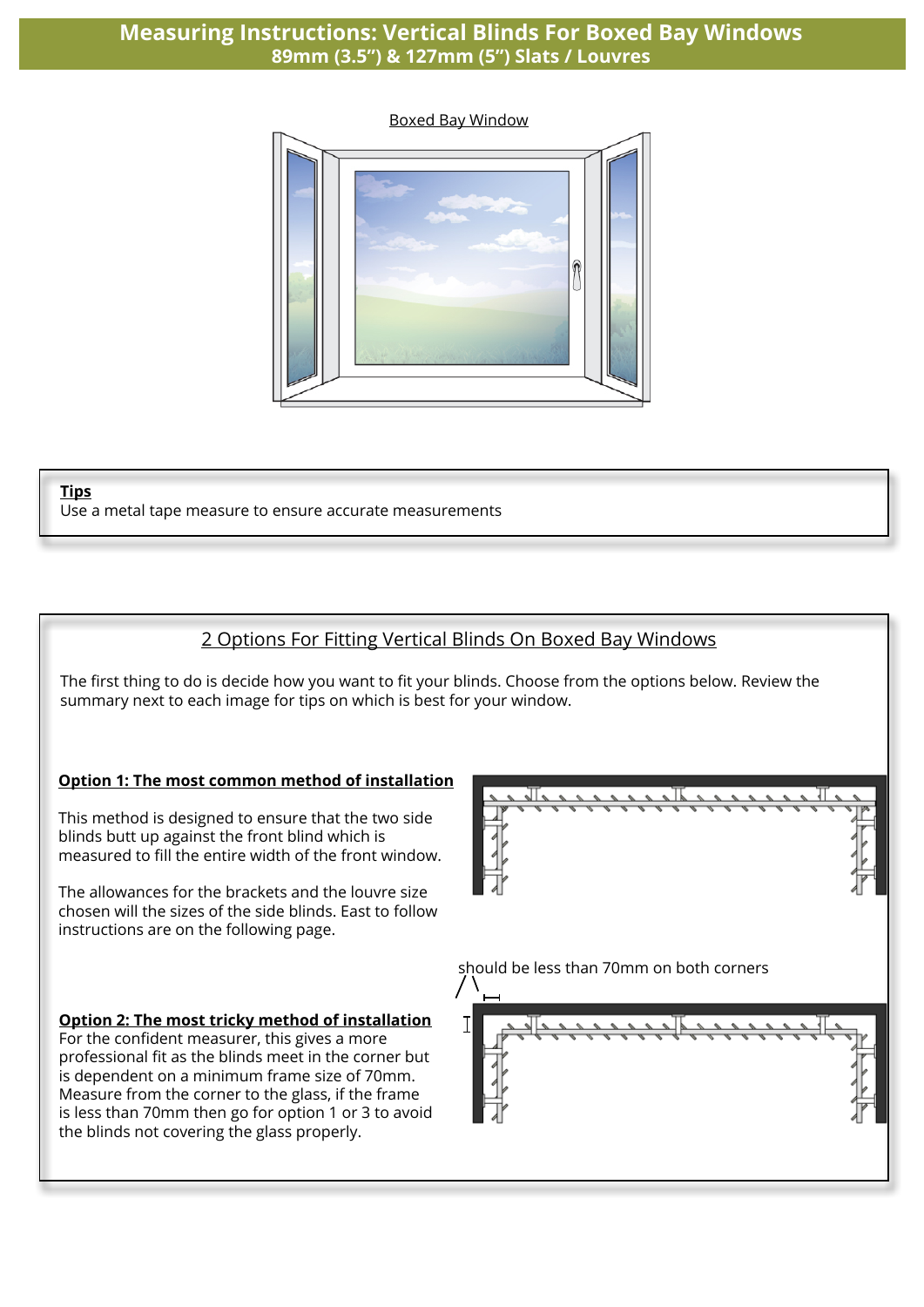### **Bracket Types for Vertical Blinds ( these are chosen during the ordering process )**

Vertical blinds can be fitted either **top fixed,** where you screw the blind into the top of the recess or **face fixed**, where the brackets are screwed facewards into the window frame. The same top fix bracket is used for 89mm/127mm slats widths, however there are different size face fix brackets for 89mm/127mm slat size.

Use the information below to determine the bracket allowance depending on the best fitting surface and slat size chosen. This will be referred to as **X.**

**Top Fix** The brackets are fixed into the top of the recess. **BRACKET SIZE: 42mm 89mm louvres, bracket allowance: X = 70mm 127mm louvres, bracket allowance: X = 89mm** This will give a clearance of approximately 25mm between louvre and fitting surface allowing for louvres to rotate freely and for small window handles or obstructions. (Allowances for any larger handles will be made later)

**Small Face Fix (only used on 89mm louvres)** The brackets are face fixed into the window frame. **BRACKET ALLOWANCE: X = 75mm** This will give a clearance of approximately 25mm between **89mm** louvres and fitting surface allowing for louvres to rotate freely and for small window handles or obstructions. (Allowances for any larger handles will be made later)

#### **Large Face Fix**

The brackets are face fixed into the window frame. **BRACKET ALLOWANCE: X = 93mm** This will give a clearance of approximately **49mm on 89mm louvres** and **25mm on 127mm louvres** between fitting surface allowing for louvres to rotate freely and for any window handles. (Allowances for any larger handles will be made later)



Note down **X** for the next step.



### **Window Handle Allowance**

Measure the protrusion of the window handle.

25mm or less move on to the next step as this is already allowed for on the previous step.

Over 25mm, you will need to make an additional allowance.

Measure the handle protrusion as shown in the image opposite e.g. 45mm.

#### **Additional Allowance**

45mm window handle - 25mm allowance = 20mm